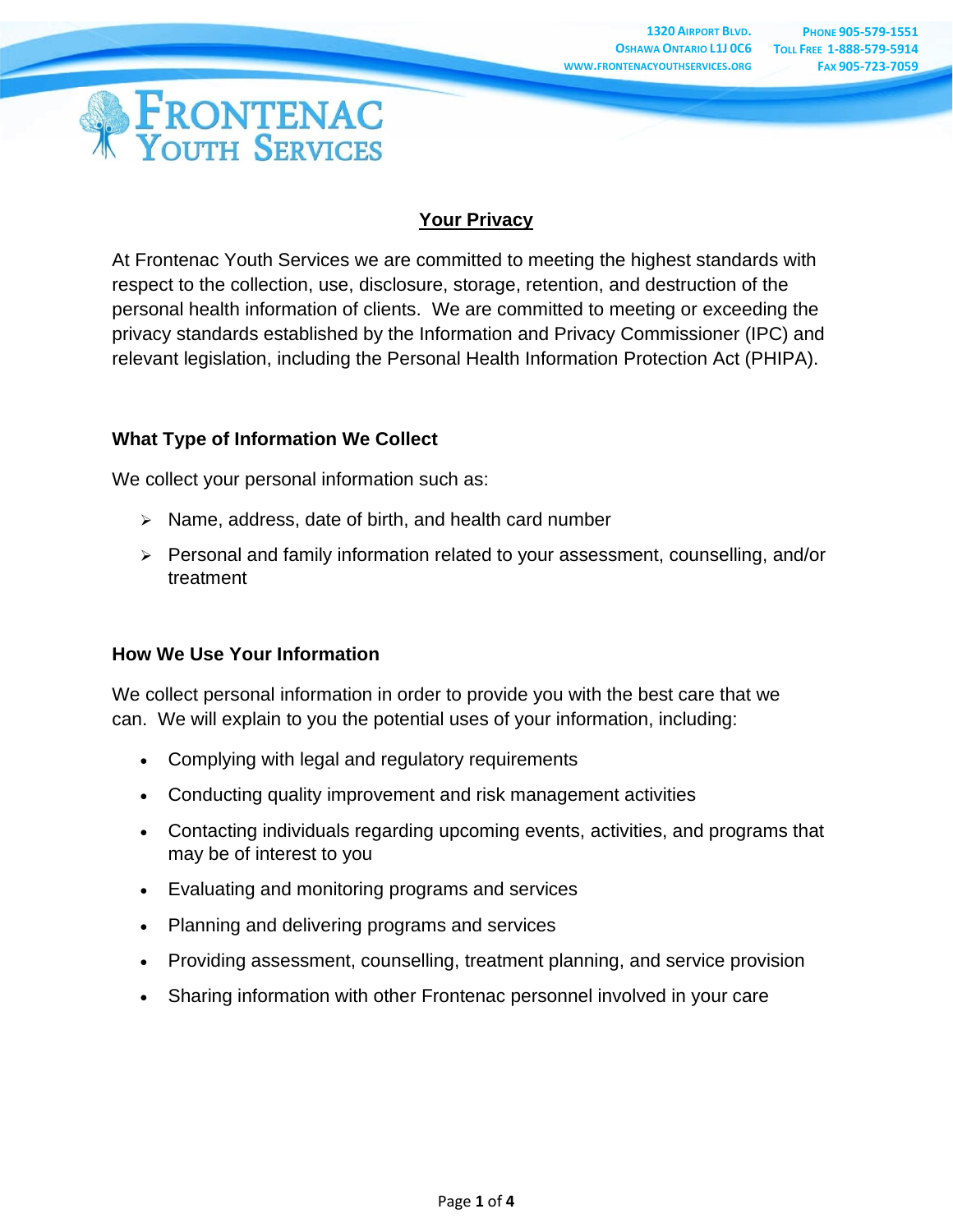# **When We Disclose Your Information**

We will only disclose your information with consent or as permitted/required by law. Unless you ask us not to, we will disclose your information to other health information custodians involved in your care.

Your express consent will be required before:

- Releasing clinical assessments or reports
- Disclosing information with school, child welfare, or other organizations providing service who are not health information custodians involved in providing your care

#### **Withdrawing and/or Withholding Consent**

You may withdraw or withhold consent at any time. This means that you may ask us not to disclose particular information (such as specific diagnosis) or not to disclose information to a particular person unless we are otherwise permitted or required to do so.

### **No Consent Required**

There are a number of limited circumstances where we will disclose your information without your consent. These include:

- If there is suspicion of child abuse
- If a child may need the protection of a Children's Aid Society
- If someone is in danger of harming themselves or others
- If a court orders the release of information

#### **Security of Information**

Your information is securely stored and protected by administrative, physical, and electronic safeguards. Only authorized individuals can access your information.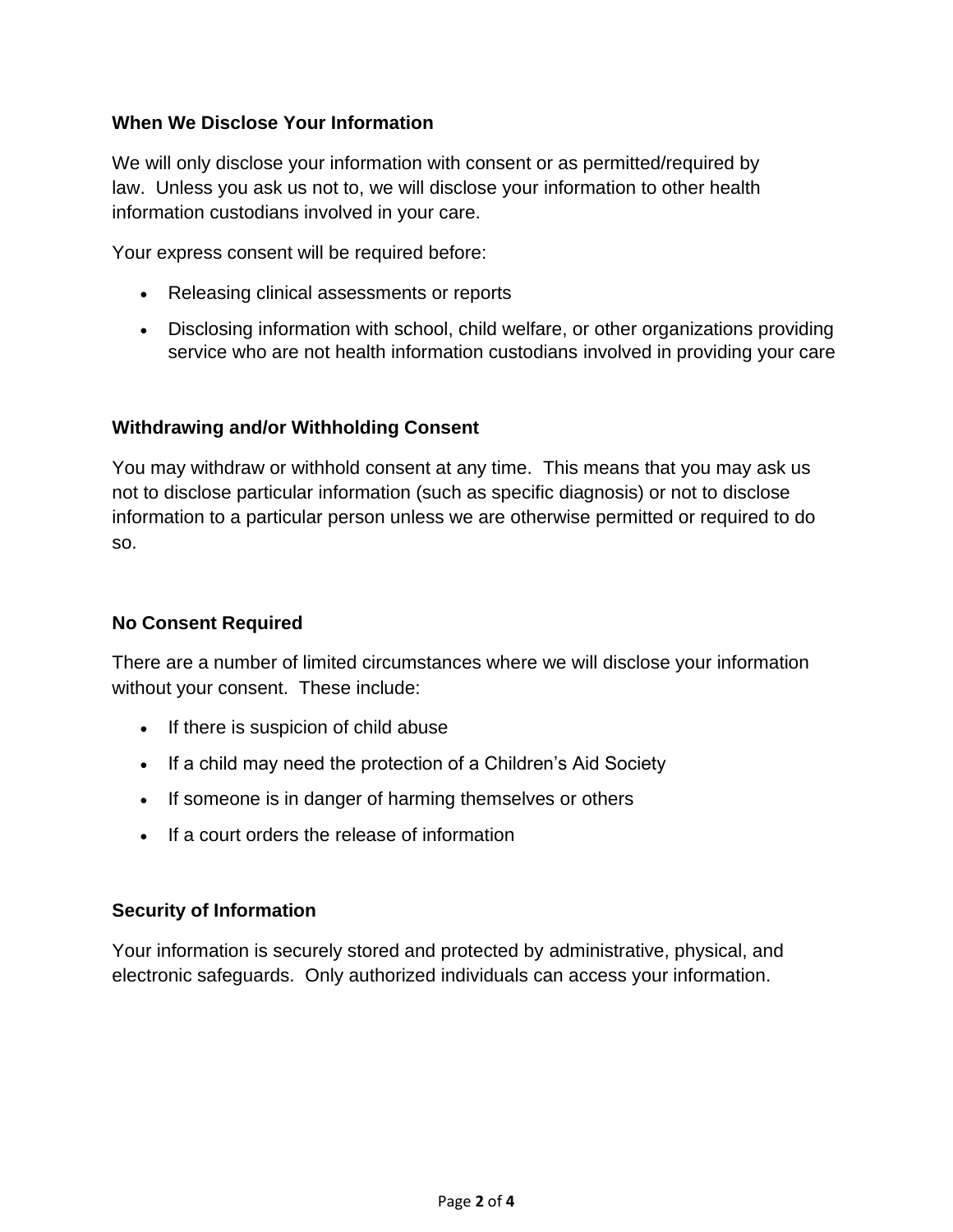# **Privacy Breach**

You will be notified if your information is lost, stolen, used, or disclosed without proper authorization.

#### **Access to Your Information**

Active clients may request access or corrections to their record by contacting their local program or office. Former clients may request access or corrections to their record by contacting the Reception at [reception@frontenacyouthservices.og](mailto:reception@frontenacyouthservices.og)

## **Retention of Client Records**

#### As of **April 1, 2019**:

If the client was 18 years of age at the time they stopped receiving services from Frontenac Youth Services, the file will be retained for a minimum of 25 years after discharge date.

If the client was under the age of 18 when they stopped receiving services from Frontenac Youth Services, the file will retained a minimum of 25 years after the client reaches 18 years of age.

#### **Privacy at Frontenac**

For questions or complaints relating to privacy and personal information, please contact:

Jennifer Murphy Human Resources Manager Frontenac Youth Services [jenniferm@frontenacyouthservices.org](mailto:jenniferm@frontenacyouthservices.org) 905-579-1551 ext. 222 1-888-579-5914